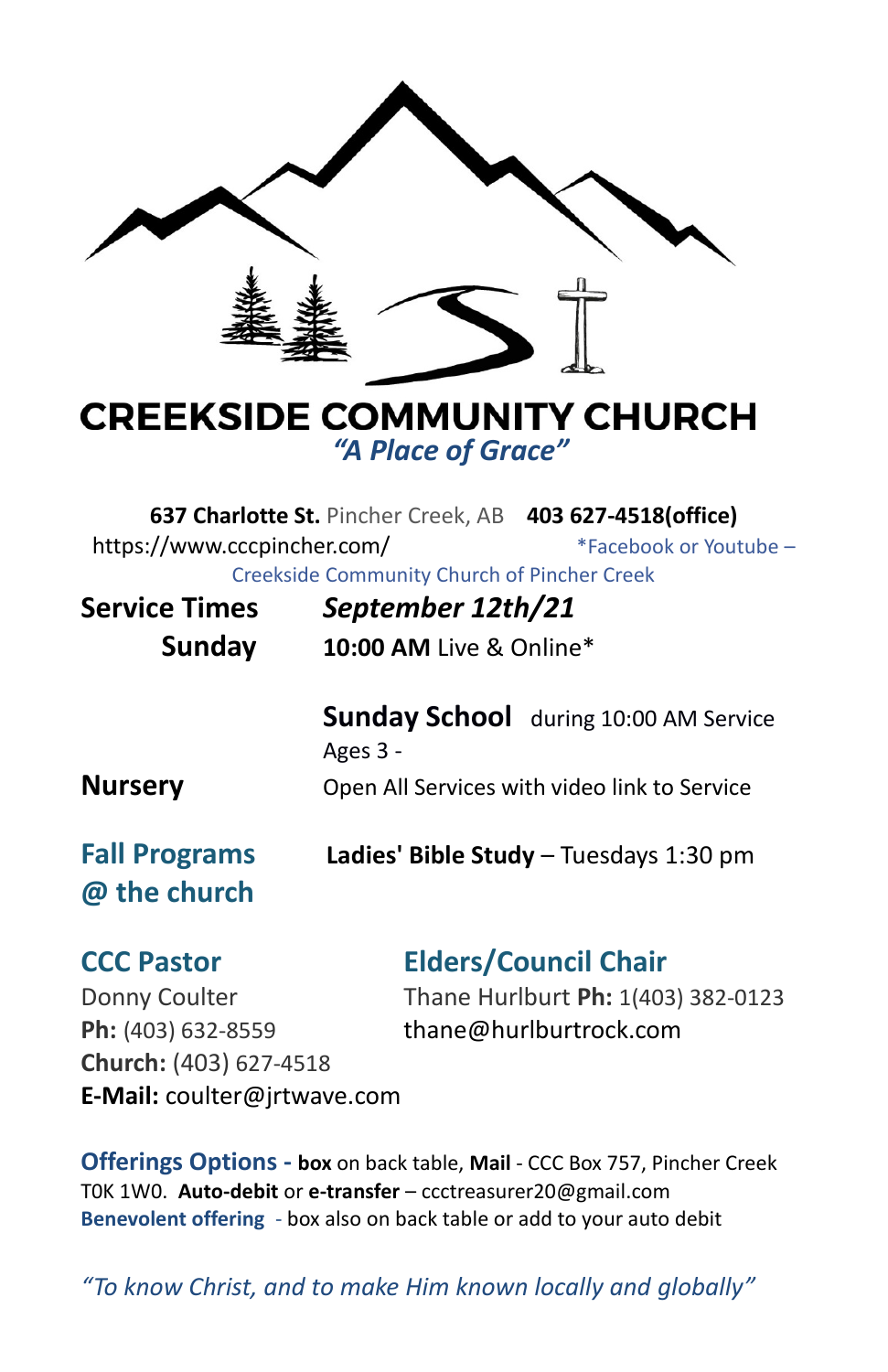## **Ministries & Outreach Community**

# *"To know Christ, and to make Him known locally and globally"*

Joy Hurlburt *Deacon Congregational Care 403 330-5399*, [joy@hurlburtrock.com](mailto:joy@hurlburtrock.com)

**Missions** – leader and volunteers needed now – if you feel called to serve in this area of ministry, please speak to Pastor Donny

#### **Prayer Needs** Pastor Donny **Youth Ministry 'Holy Rollers' Youth**

Leaders: Lachlan Terpstra Chelsea & Eli Barton **Ph: 403-339-0879 Ph: 403-795-2733**

## **Today's Worship Service**

**Welcome and Announcements** Thane Hurlburt

- **Today is the ministry fair. Look at the tables in the back and sign up for a place to serve your church**
- **Today is our potluck picnic. Pleas plan to stay and enjoy food and fellowship!**
- **This Tuesday, 1:30 pm – Ladies' Bible Study hosted by Linda Friesen @ her home**
- **Holy Rollers begins with camp out on September 24 and 25. See Eli/Chelsea**

#### **Worship through Music** *Led by Dana, Chelsea and Eli*

*I will follow (Psalm 97) Build my life – passion Take my life and let it be Speak O, LORD* 

#### **through Prayer and Praise** *Led by Thane & Pastor Donny*

- $\degree$  Pray for Lori Macintosh's sister Sherry and Joe as they mourn their 3<sup>rd</sup> daughter that recently passed away.
- o Pray for Daryl's nieces Chantel and Katey as they deal with heart attacks
- o Pray for Mileyn and the Coulter's as they work through his FASD and all the mental and emotional problem associated.
- o Pray for wisdom for all of us and respect for our neighbour whose opinions may differ from ours' during this '4<sup>th</sup> wave' of Covid
- o Pray for all **parents** of school students, for their wisdom & strength
- o **From CBWC**: "We've all been impacted by the Coronavirus pandemic relationally, socially, psychologically, physically or economically. As Christ followers, this is a time where we can nuance the narrative of fear and anxiety *to one shaped by hope*. *As a family of churches, let's continue to pray for one another!"*
- o Commit to daily prayer for our country, the upcoming election, and for Canada's leadership during this pandemic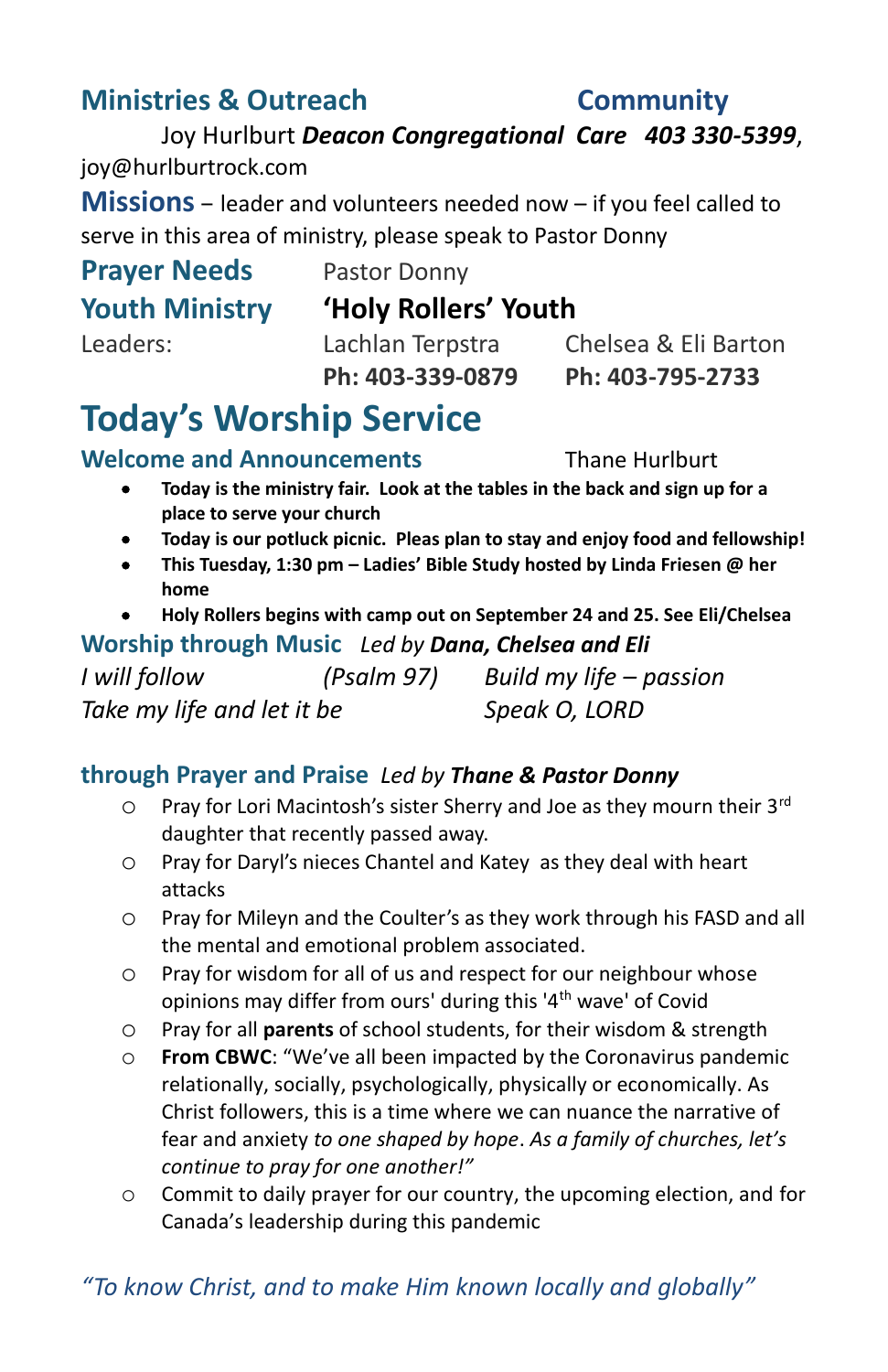## **Today's Message Notes . . .**

#### **He's Holy so Be Holy! 1 Peter 1:1-21**

*"Every time we sin, we are doing something God hates. We need to cultivate in our own hearts that same hatred of sin God has."*

*"The serene beauty of a holy life is the most powerful influence in the world next to the power of God."*

The Meaning of Holiness

Larger idea is SEPARATE - OTHER (not normal, not like the rest)

What this means to us:

Our modern problem – Have me lost a vision of the OTHERness of God?

This loss of the OTHERness of God is reflected in our own lives here.

#### **I. Chosen and called by God to be Holy**

- Ephesians  $1:4$  Chosen to be holy
	- $\bullet$  I Peter 2:4-9
	- That we should be our position
- $-1$  Thess.  $4:7 -$ Called in holiness
	- We are in an environment of Holiness

#### **II. Command to holiness**

- I Peter  $1:16$  Be Holy for I am holy
- $I_{\text{ev}} 11.44 -$ 
	- Consecrate yourself dedicate yourself to holiness
- How can I be Holy?
	- I Peter 1:18- Blood of Christ
	- I Peter 1:22-25 The eternal Word of God

*"To know Christ, and to make Him known locally and globally"*